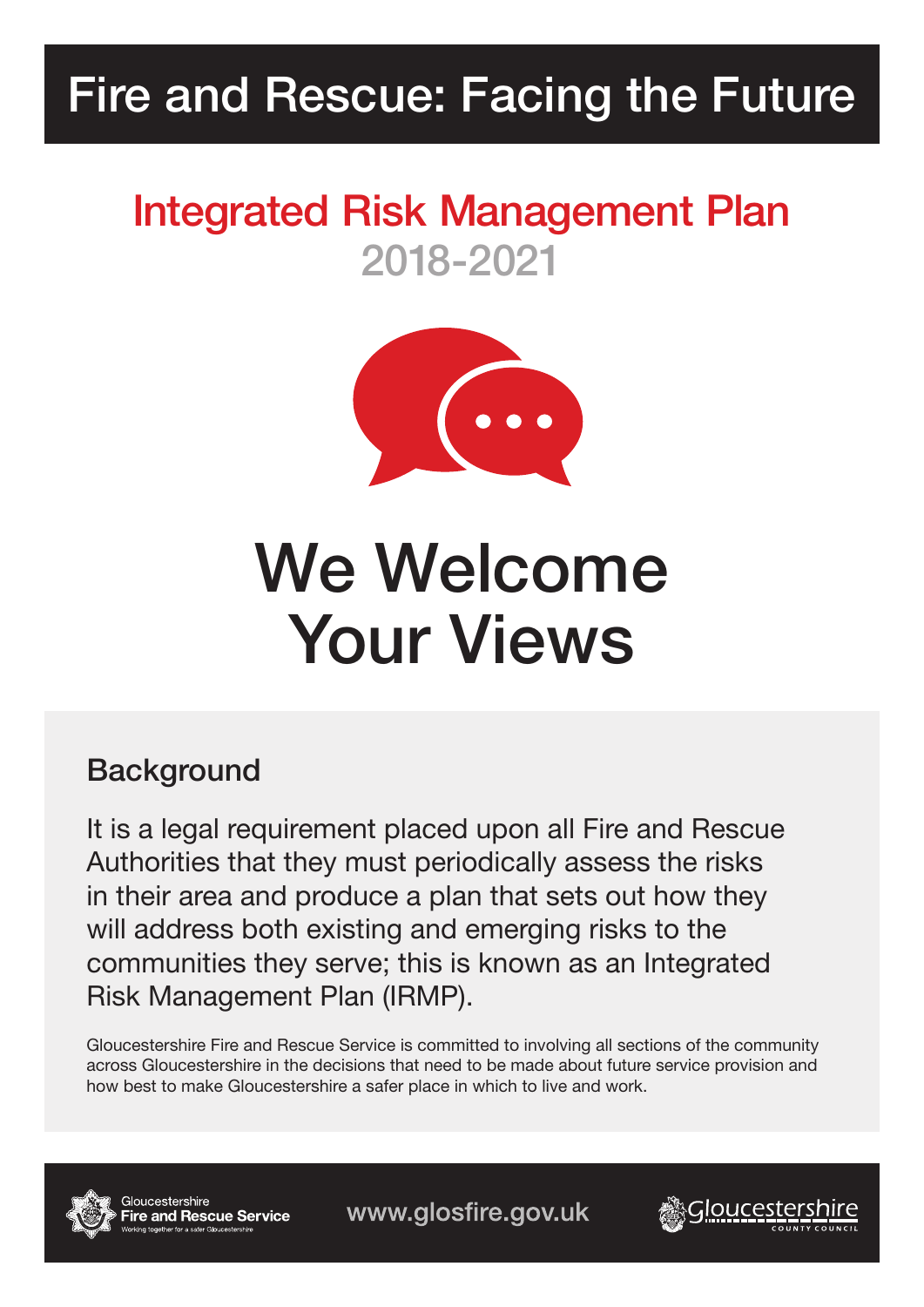## Integrated Risk Management Planning

Integrated Risk Management Planning (IRMP) is a modern and flexible process, supported by legislation and guidance, designed to enable a fire and rescue service to identify, measure and mitigate the social and economic impact that fire and other emergencies can be expected to have on individuals, communities, commerce, the environment and heritage.

The assessment of local risks to life and how effectively resources are used in response to those risks, whilst at the same time providing value for money to the local taxpayer is documented. This document is what is termed as an Integrated Risk Management Plan (IRMP).

- What are the existing and potential risks in Gloucestershire?
- How effective are our current risk management measures?
- What opportunities are there for improvement and setting of appropriate standards?
- What resources are necessary to meet those standards?

Our IRMP is all about giving the communities of Gloucestershire a 'tailor made' service that best meets their needs. The realities of the political landscape and financial climate must also be taken into account.

In order to effectively manage risk in our community the Service uses a combination of tactics, which complement each other to deliver on the Service's overarching mission statement:

## Our Approach

The IRMP development process makes the Service regularly consider four key questions:

The IRMP is an ideal opportunity to match resources to demand when the facts support that approach and we use the answers to the four key questions to help us develop our plan for future service provision.

## Managing Risk

It is on this basis that we have developed three key objectives for the Service to take forward over the period of our next IRMP.

#### *"Working together we will provide the highest standard of community safety and emergency response services to the communities of Gloucestershire".*

We intend to build on the successes of our existing prevention and protection work, in order to help further reduce the number of fires and other types of emergency incidents that we are called upon to attend.

It is the 'integrated' nature of these risk management tactics in the optimum blend, linked with the strategic aims, that gives the plan its name.

The IRMP covers a three year period and outlines the improvements and changes the Service intends to make in order to manage existing and emerging risk more effectively.

## Our Journey

### Looking Back:

Over the last three years the Service has evolved significantly to meet new and emerging risks to the communities of Gloucestershire focusing efforts on upstream prevention, ensuring that all areas of the Service are dedicated to and support efforts towards reducing incidence of fire and other emergencies.

By preventing emergencies from happening, we help to drive down the number of injuries and deaths contributing to an overall reduction in demand on both our own, our partners and other stakeholders resources. Freeing up these critical resources and making them available to respond to those who need them most improves the overall safety of our communities and visitors to our County as a whole.

> We will consider your views before making any final decisions about what we do next in relation to our proposals.

### Looking Forward:

We are acutely aware that to meet an ever changing risk picture, we must continually review the way we resource our Service listening very carefully to the views of our key stakeholders, partners and the public to ensure that we can continue to maintain the right resources, in the right place, at the right time.

## Objective 1 Increased focus on prevention and protection initiatives

This means we will seek to develop local and national initiatives where we have the necessary skills and equipment for example response to life threatening medical emergencies, which will help to reduce loss of life and injuries sustained in such incidents, thereby making the communities of Gloucestershire even safer places in which to live and work.

## Objective 2 Explore, further develop and maximise opportunities to collaborate with partners and other stakeholders

To make the most effective use of our resources, increase our efficiency and deliver activities with tangible 'social value', we intend to, identify, focus on and progress every available opportunity to collaborate with other emergency services and work with and support other partner organisations and stakeholders.

This means that we will evaluate all aspects of the work that we do and look to share functions, services and response options wherever possible, to ensure that the communities of Gloucestershire receive the highest standard of community safety and emergency response services at all times.

## **Objective 3** Reconfigure and reform our Service

It is vital that your fire and rescue service keeps pace with an ever changing and evolving world, closely matching resources to the needs of the communities we serve.

This means we intend to build on the review of operational response carried out under the last IRMP to ensure we maintain the right resources, in the right place, at the right time and develop a more diverse and inclusive workforce to meet the different cultural needs found across our county.

## Tell us what you think about these objectives

## Gloucestershire Fire and Rescue Service is committed to involving all of our communities, stakeholders and partners in the decisions we make about how we deliver our Service in the future.

The purpose of this consultation is to make sure that we have a full understanding of what effect these objectives would have on you, and what your views and ideas are.

Your feedback will help inform the final IRMP and future action plans, which will be published in May 2018. When drawing up future action plans, should any significant changes be proposed we will undertake further public consultation.

The consultation runs between 16 October 2017 and 8 January 2018. To give us your feedback, please read all of the information provided and complete the questions in the following section.

## Please provide your thoughts and comments **by 8 January 2018** at the latest via:

- On-line at www.gloucestershire.gov.uk/consultfireirmp
- At your local library or fire station or;
- By post to: Gloucestershire County Council, Communications, Shire Hall, Westgate Street, Gloucester GL1 2TG

Further information can be found on our website by going to www.gloucestershire.gov.uk/consultfireirmp If you have any questions or would like information please email us at *irmp@glosfire.gov.uk*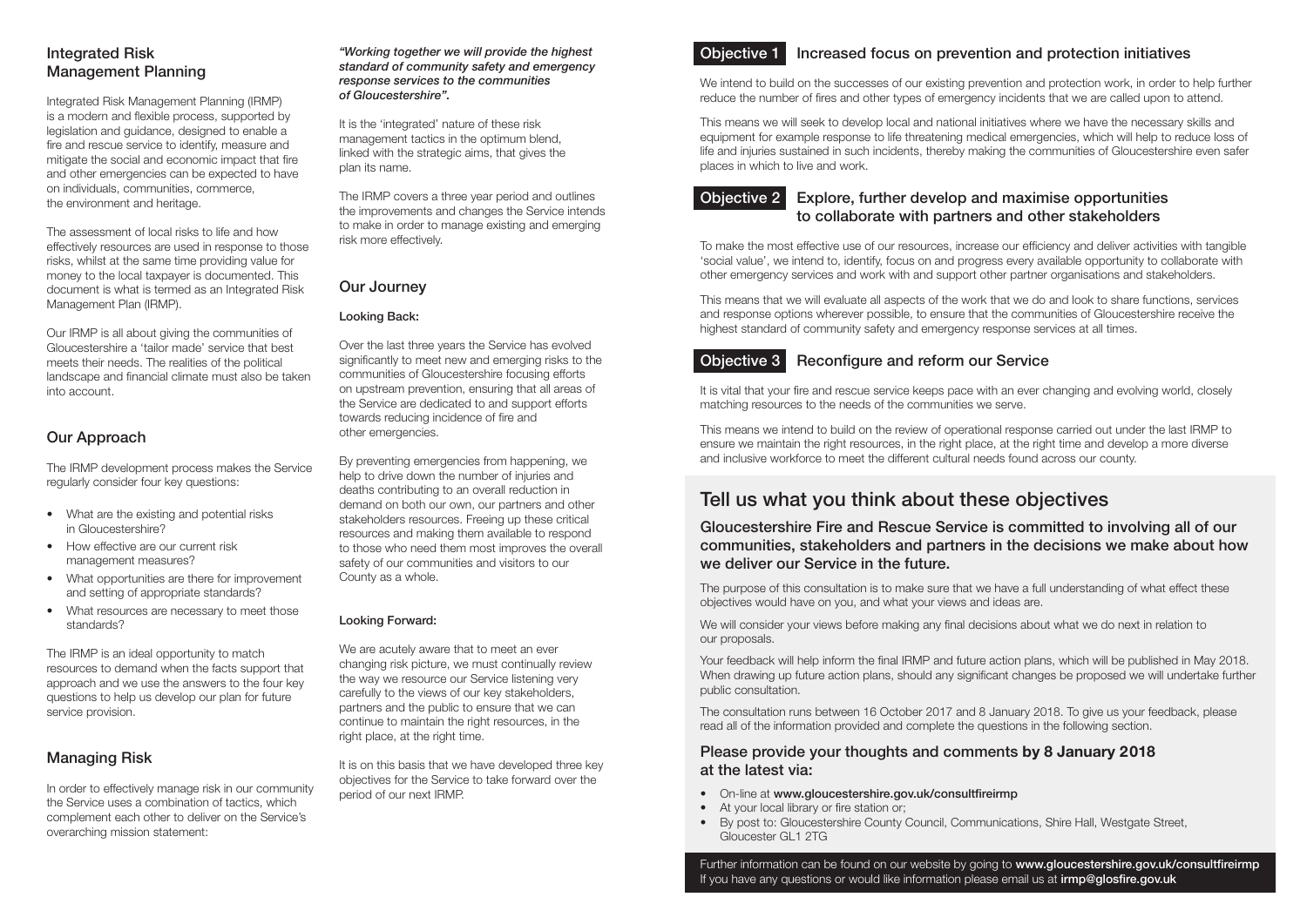## **Objective 1 Increased focus on prevention and protection initiatives**

#### **Question 1:**

Please tell us your views on objective 1: To Increase focus on prevention and protection initiatives.

#### **Question 2:**

To what extent do you agree that we should further develop our existing contribution to medical response in support of the Ambulance Service to help reduce the loss of life and injuries sustained in such incidents?

| <b>Strongly</b><br>agree<br>. | <br>: Agree<br>. | <br>: Disagree<br>. | .<br>Strongly<br>disagree<br> |
|-------------------------------|------------------|---------------------|-------------------------------|
|-------------------------------|------------------|---------------------|-------------------------------|



#### **Question 3:**

To what extent do you agree that we should continue to increase our focus on prevention and protection initiatives?





#### **Question 4:**

Do you have any suggestions on how we could continue to deliver prevention activities for those most in need?

## **Objective 2 Explore, further develop and maximise opportunities to collaborate with partners and other stakeholders**

#### **Question 5:**

Please tell us your views on objective 2: Explore, further develop and maximise opportunities to collaborate with partners and other stakeholders.

| <b>Question 6:</b> |  |
|--------------------|--|
|--------------------|--|

To what extent do you agree that we should evaluate all aspects of the work that we do and look to share functions, services and response options wherever possible, to improve services?



#### **Question 7:**

Do you have any suggestions on how we could better work with our partners to share functions, services and response options to make Gloucestershire safer?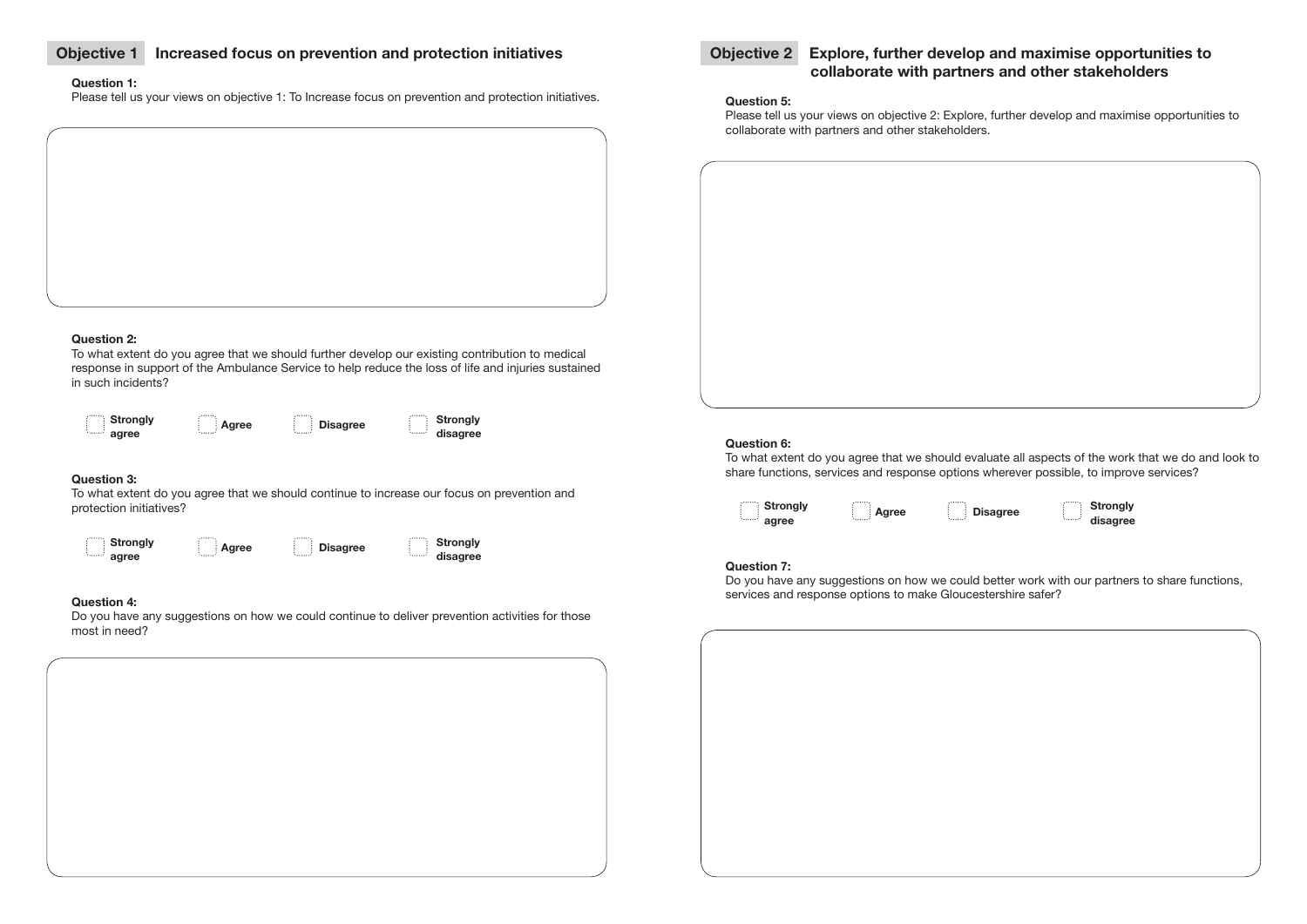## **Objective 3 Reconfigure and reform our Service**

#### **Question 8:**

Please tell us your views on objective 3: Reconfigure and reform our Service with the aim of driving efficiencies across the Service.

#### **Question 9:**

To what extent do you agree that we should continue to build on the review of our operational response, to ensure we maintain the right resources, in the right place at the right time to attend emergencies?



 **agree disagree**

#### **Question 10:**

To what extent do you agree that we should continue to ensure that our workforce reflects the communities we serve?







Do you have any suggestions of how we could encourage more people from underrepresented groups to join Gloucestershire Fire and Rescue Service?

#### **Question 12:**

Do you think our objectives are the right priorities for the Service to pursue over the next three years?

|              | ×<br>۰,<br>۰, |
|--------------|---------------|
| $\cdots$<br> |               |

**Yes No**

#### Please comment:

**Question 13:**  Do you have any other comments to make about the draft Integrated Risk Management Plan?

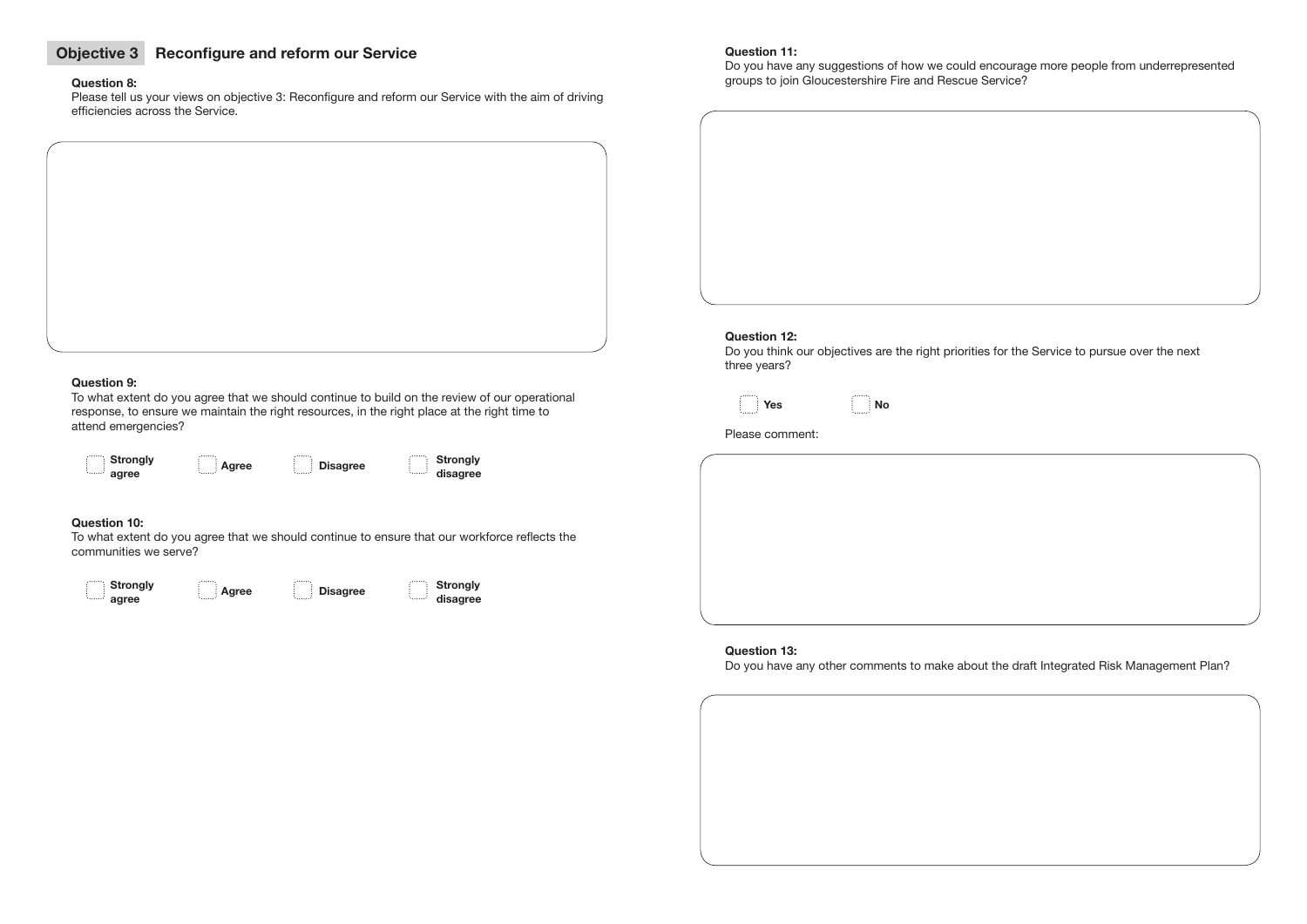## **About You**

## **Are you a:**

| Gloucestershire Resident                         |
|--------------------------------------------------|
| Gloucestershire County Council Employee          |
| Gloucestershire Fire and Rescue Service Employee |
| District/County Councillor                       |
| $\frac{1}{2}$ Other                              |

**If other who do you represent?**

|                                                                                                                                                                                                                                                                                                         | Mixed / multiple ethnic groups              |
|---------------------------------------------------------------------------------------------------------------------------------------------------------------------------------------------------------------------------------------------------------------------------------------------------------|---------------------------------------------|
|                                                                                                                                                                                                                                                                                                         | <b>White and Black Caribbean</b>            |
|                                                                                                                                                                                                                                                                                                         | <b>White and Black African</b>              |
|                                                                                                                                                                                                                                                                                                         | <b>White and Asian</b>                      |
| Age:<br>What is your age? (please select one answer)                                                                                                                                                                                                                                                    | Any other mixed background                  |
|                                                                                                                                                                                                                                                                                                         | Asian / Asian British                       |
| <b>Under 18</b>                                                                                                                                                                                                                                                                                         | Indian                                      |
| Prefer not to say                                                                                                                                                                                                                                                                                       | Pakistani                                   |
|                                                                                                                                                                                                                                                                                                         | <b>Bangladeshi</b>                          |
| <b>Equality monitoring</b><br>The council is committed to ensuring that our services are delivered fairly. We are asking you to                                                                                                                                                                         | <b>Chinese</b>                              |
| answer the following questions about yourself so that we can make sure that this is happening.<br>The information that you provide will be kept confidential and only used for the purpose we have<br>outlined. You do not have to answer these questions, and it will make no difference at all to the | Any other Asian background                  |
| way the council treats you if you prefer not to answer these questions.                                                                                                                                                                                                                                 | Black / African / Caribbean / Black British |
| Gender                                                                                                                                                                                                                                                                                                  | <b>African</b>                              |
| Are you? (please select one answer)                                                                                                                                                                                                                                                                     | Caribbean                                   |
| $\left  \right $ Female<br><b>Example 1 Prefer not to say</b><br><b>Male</b>                                                                                                                                                                                                                            | Any other Black/African/Caribbean backg     |
| <b>Gender re-assignment</b><br>Is your gender identity the same as the gender you were assigned at birth?                                                                                                                                                                                               | Other ethnic group                          |
| (please select one answer)                                                                                                                                                                                                                                                                              | $\frac{1}{2}$ Arab                          |
| Female Prefer not to say<br><b>Male</b>                                                                                                                                                                                                                                                                 | Any other ethnic group                      |
| <b>Ethnicity</b>                                                                                                                                                                                                                                                                                        | Prefer not to say                           |
| Ethnic origin categories are not about nationality, place of birth or citizenship. They are about the                                                                                                                                                                                                   |                                             |
| group to which you as an individual perceive you belong. Please indicate your ethnic origin by                                                                                                                                                                                                          | Other ethnicity                             |

group to which you as an individual perceive you belong. Please indicate your ethnic origin by ticking the appropriate box *(please select one answer)*

**A**<br>around

White

**English** 

**Welsh**

**Scottish** 

**Northern Irish**

**Irish**

**Gypsy or Irish Traveller**

**Any other White background** 

**Other - please state**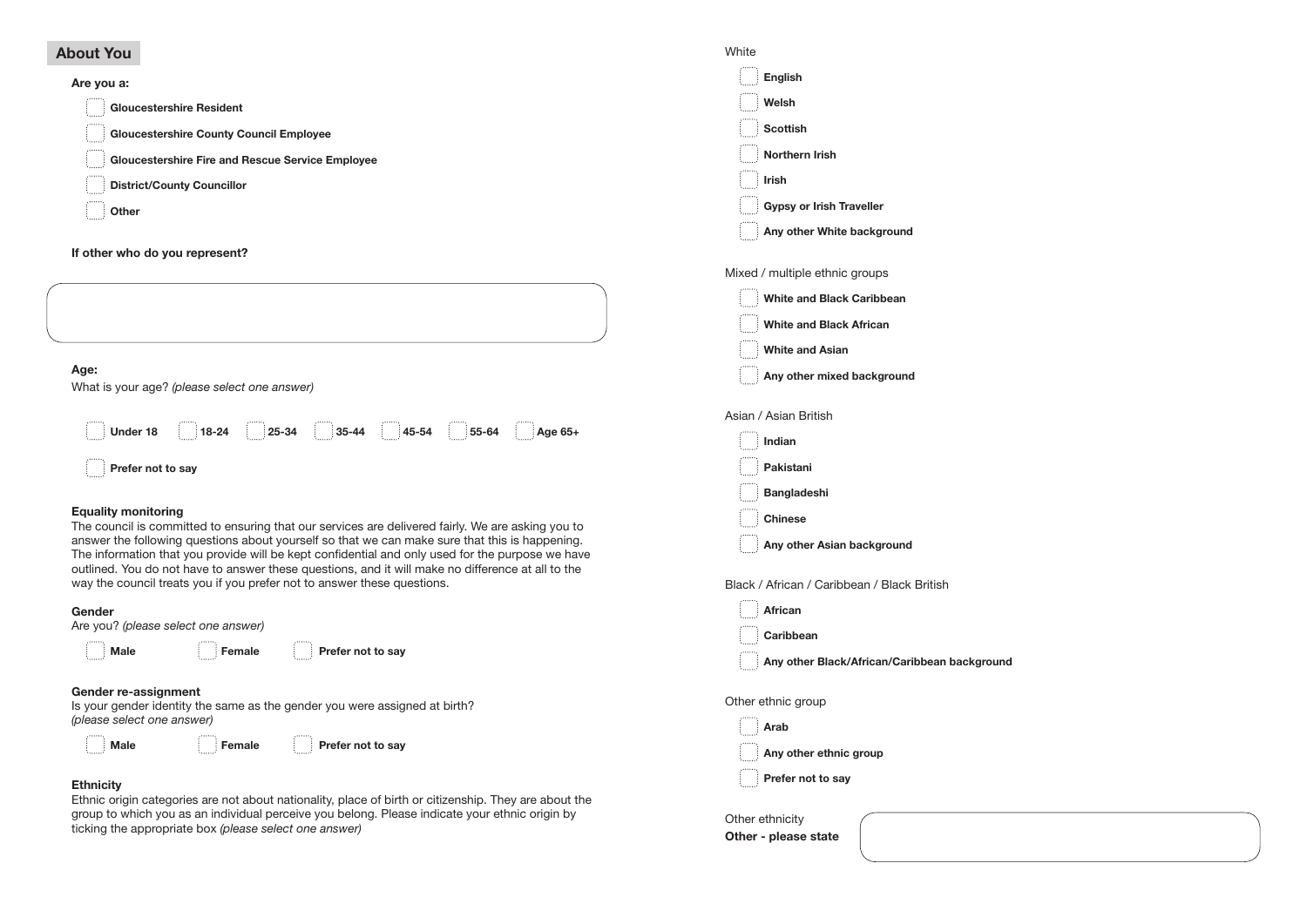#### **Disability**

Do you consider yourself to be disabled? *(please select one answer)*

**Prefer not to say** 

## Disability type

Please provide additional information by selecting the box(s) that apply *(please select all that apply)*